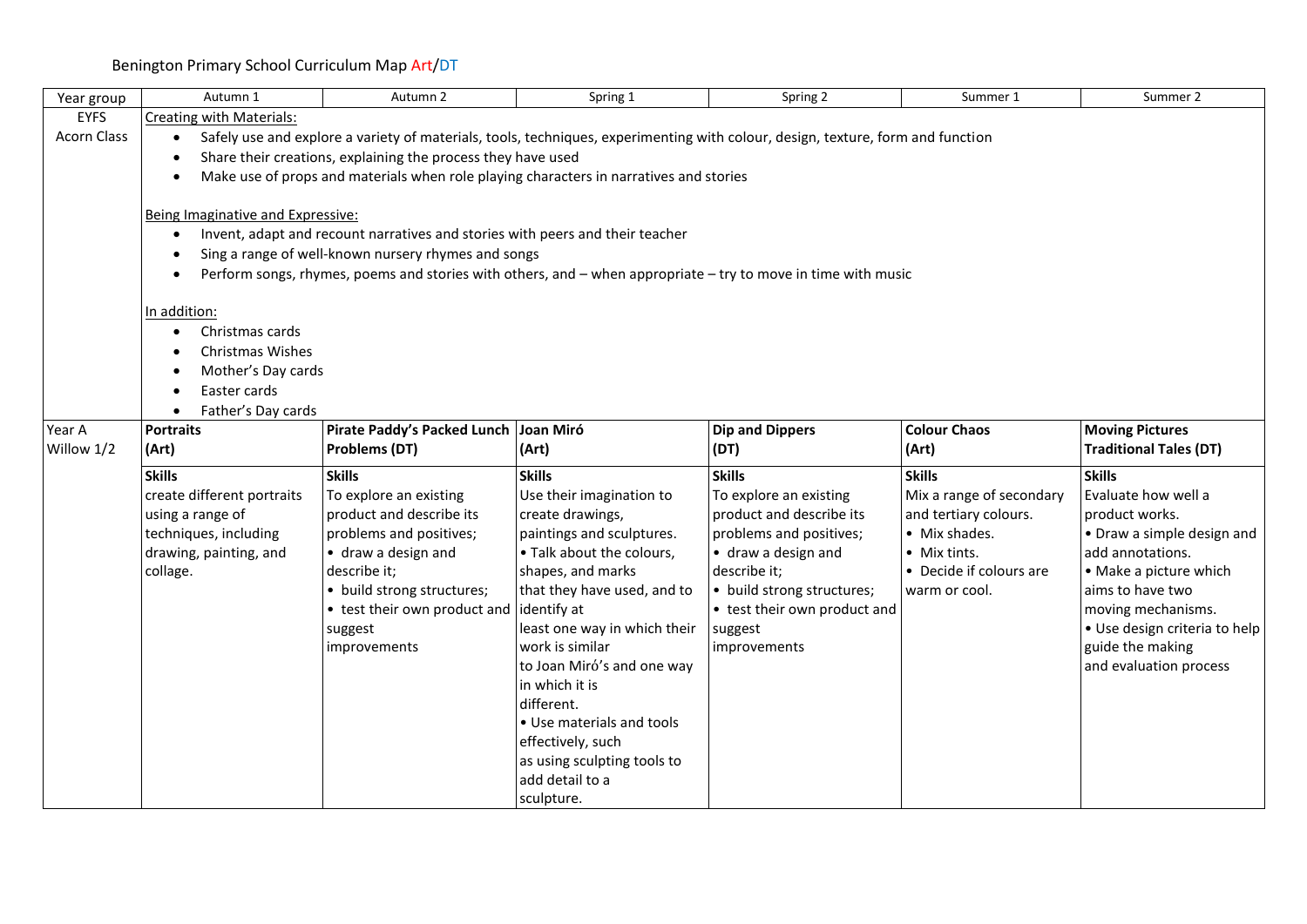|                      |                                                                                                                                                                                                                                                                                                |                                                                                                                                                                                                                                                                                                                                                                                                                                                                                                     | Knowledge<br>To learn about Joan Miró                                                                                                                                                                                                                                                                                                                                                      | Knowledge<br>Explain the food groups and<br>know they have<br>to eat a balance of foods to<br>have a healthy<br>and varied diet.                                                                                                                                                                                                                                                                                                                                  |                                                                                                                                                                                                                                                                   |                                                                                                                                                                                                                                                                                                                                                                                                                                                                                                                                               |
|----------------------|------------------------------------------------------------------------------------------------------------------------------------------------------------------------------------------------------------------------------------------------------------------------------------------------|-----------------------------------------------------------------------------------------------------------------------------------------------------------------------------------------------------------------------------------------------------------------------------------------------------------------------------------------------------------------------------------------------------------------------------------------------------------------------------------------------------|--------------------------------------------------------------------------------------------------------------------------------------------------------------------------------------------------------------------------------------------------------------------------------------------------------------------------------------------------------------------------------------------|-------------------------------------------------------------------------------------------------------------------------------------------------------------------------------------------------------------------------------------------------------------------------------------------------------------------------------------------------------------------------------------------------------------------------------------------------------------------|-------------------------------------------------------------------------------------------------------------------------------------------------------------------------------------------------------------------------------------------------------------------|-----------------------------------------------------------------------------------------------------------------------------------------------------------------------------------------------------------------------------------------------------------------------------------------------------------------------------------------------------------------------------------------------------------------------------------------------------------------------------------------------------------------------------------------------|
|                      | Vocabulary<br>Portrait, self-portrait,<br>realistic, detailed,<br>features, Warm colours,<br>cold colours, emotions,<br>compare, Picasso, Blue<br>Period, Collage, abstract,<br>cubist, cubism, line<br>drawing, watercolour, Pop<br>Art, unrealistic, repeated<br>image, pattern, oil pastels | Vocabulary<br>Evaluate, Design,<br>product, existing, Materials,<br>waterproof, strong, protect,<br>reclaimed, equipment,<br>safety, join,<br>structure, hinges, design<br>criteria, specification, test,<br>Improvement                                                                                                                                                                                                                                                                            | Vocabulary<br>Sculpture, Similar, Different,<br>Joan Miró, painting, Magical<br>Realism, Surrealism, realistic, appearance, Protein, dairy,<br>colour, size, line, straight,<br>vertical, horizontal, diagonal,<br>curved, geometric,<br>Sculpture, clay                                                                                                                                   | Vocabulary<br>Ingredients, dips, evaluate,<br>senses, taste, texture, smell,<br>fruit, vegetables,<br>carbohydrate, balanced,<br>diet, equipment, method,<br>design, Product, design<br>criteria                                                                                                                                                                                                                                                                  | Vocabulary<br>Primary colours, Piet<br>Mondrian, abstract<br>Art, Secondary colours,<br>Mark Rothko, Neutral<br>colours, tints, Paul Klee,<br>shades, Jackson Pollock,<br>Warm colours, cool<br>colours, Robert Delaunay,<br>Sonia Delaunay, Wassily<br>Kandinsky | Vocabulary<br>Evaluate, design,<br>annotation, moving<br>mechanism, Design criteria,<br>Moving, picture, book,<br>story, traditional<br>tale, lever, slider, pivot,<br>wheel, push, pull,<br>direction, up, down, left,<br>right, evaluate, product                                                                                                                                                                                                                                                                                           |
| Year B<br>Willow 1/2 | Landscapes and Cityscapes   Our Fabric Faces (DT)<br>(Art)                                                                                                                                                                                                                                     |                                                                                                                                                                                                                                                                                                                                                                                                                                                                                                     | LS Lowry (Art)                                                                                                                                                                                                                                                                                                                                                                             | <b>Fabric Bunting (DT)</b>                                                                                                                                                                                                                                                                                                                                                                                                                                        | <b>Nature Sculptures (Art)</b>                                                                                                                                                                                                                                    | <b>Sensational Salads (DT)</b>                                                                                                                                                                                                                                                                                                                                                                                                                                                                                                                |
|                      | <b>Skills</b><br>· Use colour, texture,<br>pattern and line, to<br>create landscapes and<br>cityscapes in a<br>range of materials.<br>• Describe the work of at<br>least two artists,<br>identifying one similarity<br>and one difference<br>between their work                                | <b>Skills</b><br>• Create a template.<br>• Create a simple design to<br>explain what they<br>intend to do.<br>• Create a fabric face with<br>support by joining<br>pieces of fabric together and<br>add features<br>using appropriate materials<br>and techniques.<br>• Use a template to shape a<br>piece of fabric.<br>• Discuss their ideas as they<br>develop and say<br>what their design has to do<br>to achieve the<br>design criteria.<br>• Create a fabric face that<br>reflects their own | <b>Skills</b><br>Paint a seascape.<br>• Compare two paintings.<br>• Mix and say something<br>about Lowry colours.<br>• Say something about<br>Lowry's industrial landscape<br>paintings.<br>• Guess what matchstick<br>figures are doing in a Lowry<br>painting.<br>• Draw matchstick figures<br>that show an action.<br>• Use scissors safely and<br>effectively.<br>• Assemble a collage | <b>Skills</b><br>Judge existing products on a<br>simple scale.<br>• Use a graphics program to<br>create a simple<br>design.<br>. Work with support to cut<br>out a fabric<br>shape.<br>• Start to demonstrate how<br>to create a basic<br>stitch.<br>• Decorate a piece of fabric.<br>• Say what they like and<br>dislike about the<br>design of existing products.<br>• Use a graphics program to<br>repeat and fill<br>images to create an<br>appealing design. | <b>Skills</b><br>All children should be able<br>to make a nature<br>Sculpture using methods<br>learned over previous<br>topics                                                                                                                                    | <b>Skills</b><br>. Use the basic principles of a<br>healthy diet to<br>prepare dishes.<br>• Follow a simple recipe with<br>some guidance.<br>. Work with close adult<br>supervision to use<br>measuring spoons, zesters and<br>juicers to<br>prepare dishes.<br>• Use the basic principles of a<br>healthy diet to<br>prepare dishes and start to<br>understand why<br>it is healthy.<br>• Follow a simple recipe.<br>• Work with some<br>independence to correctly<br>use measuring spoons, zesters<br>and juicers<br>when preparing dishes. |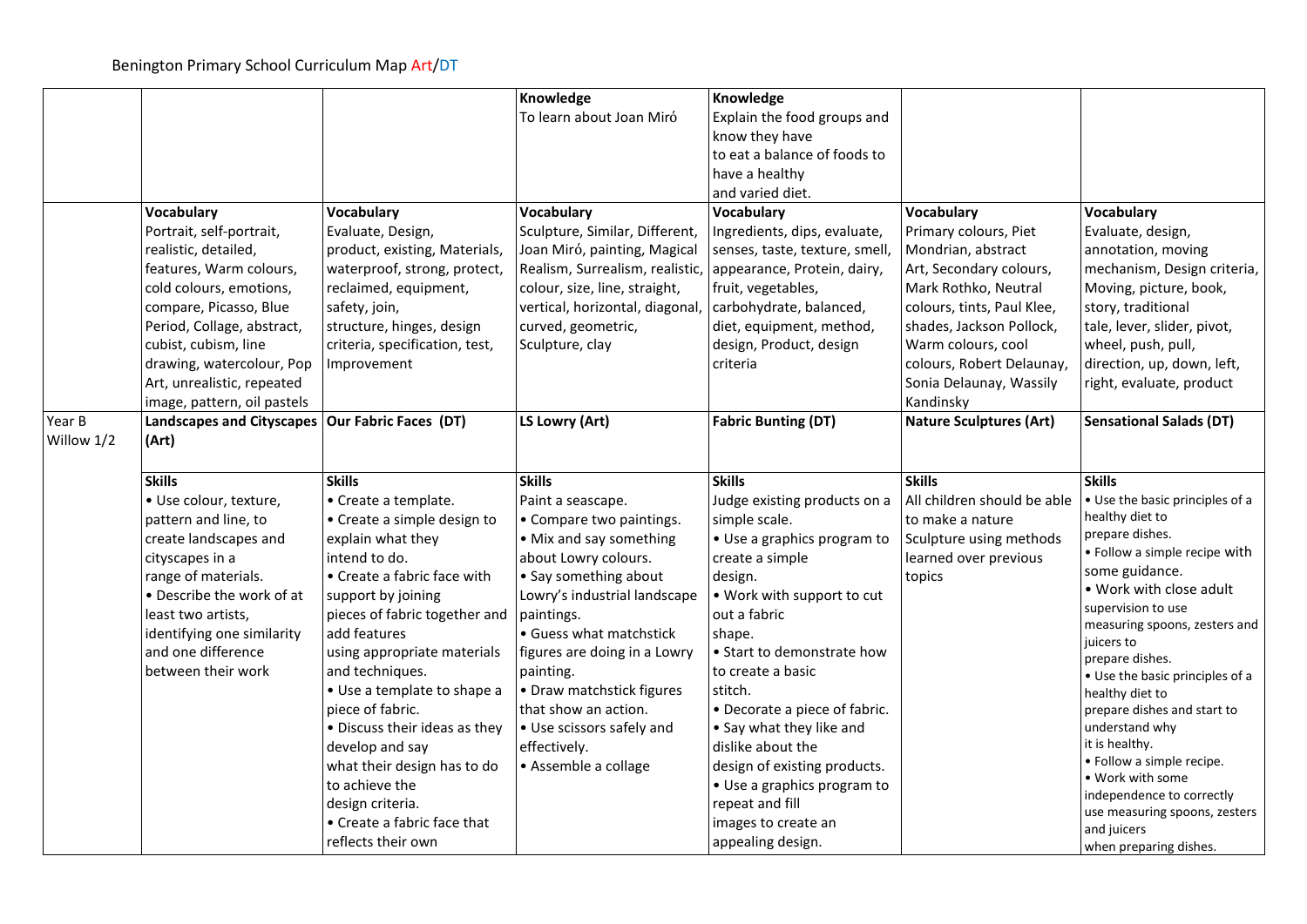|                     |                                                                                                                                                                                                                                                   | face.<br>• Stitch two pieces of fabric<br>together<br>using a running stitch and<br>add features<br>using appropriate materials<br>and joining<br>techniques.<br>• Evaluate their product<br>saying what they like<br>and what they could<br>improve. | Knowledge<br>Learn about Lowry's<br>industrial landscape<br>paintings.                                                                                               | • Demonstrate some<br>accuracy when cutting<br>around a fabric shape.<br>• Create a seam using a<br>running stitch.<br>• Choose appropriate fabric<br>to add<br>decoration.                                     | Knowledge<br>to know natural<br>materials that are easily<br>found in the local<br>environment.                                                                         | Knowledge<br>Know how to eat a healthy<br>and varied diet.<br>• Understand that some food<br>is grown and<br>some food is caught<br>Explain that the food they eat<br>can be split<br>into different groups and<br>know they should<br>eat a balance of foods to<br>have a healthy and varied diet.<br>Understand that fruit and<br>vegetables are<br>grown in different places and<br>that fish is<br>caught in seas, rivers and<br>lakes. |
|---------------------|---------------------------------------------------------------------------------------------------------------------------------------------------------------------------------------------------------------------------------------------------|-------------------------------------------------------------------------------------------------------------------------------------------------------------------------------------------------------------------------------------------------------|----------------------------------------------------------------------------------------------------------------------------------------------------------------------|-----------------------------------------------------------------------------------------------------------------------------------------------------------------------------------------------------------------|-------------------------------------------------------------------------------------------------------------------------------------------------------------------------|---------------------------------------------------------------------------------------------------------------------------------------------------------------------------------------------------------------------------------------------------------------------------------------------------------------------------------------------------------------------------------------------------------------------------------------------|
|                     | Vocabulary<br>colour, texture, pattern<br>and line<br>Monet, landscape,<br>cityscape, Impressionism,<br>bold brushstrokes, bright<br>colours, pastels, Vincent<br>van Gogh, artist, oil paint,<br>acrylic paint, Neo-<br>Impressionism, Metzinger | Vocabulary<br>Template, Design,<br>Technique, Design criteria,<br>Evaluation<br>fabric, textile, lace, felt,<br>corduroy, jean, satin, silk,<br>cotton, velvet, velour,<br>ribbon, wool, fur, join<br>materials, tools,<br>annotated drawing          | Vocabulary<br>LS Lowry, industrial,<br>landscape, gallery,<br>charcoal, pencil, paint,<br>drawing, painting,<br>Perspective, Matchstick<br>figures, Collage          | Vocabulary<br>Fabric, Evaluate, product,<br>bunting, existing, program,<br>graphics, computer,<br>template, felt, trace,<br>accurately, Needle, thread,<br>running stitch, seam,<br>starting off, finishing off | Vocabulary<br>Sculpture, Natural,<br>Natural materials,<br>Nature, Environment,<br>Sculpture, statue, model,<br>work, work of<br>art, 3-D, land art, Collage            | Vocabulary<br>Recipe, Healthy diet,<br>Measuring spoon, Zester,<br>Preparing,<br>Fruit, vegetable, plant,<br>root, evaluate, texture,<br>smell, appearance, taste,<br>Hygiene, blend, grate,<br>mix, peel, chop,<br>slice, Protein, vitamins,<br>minerals                                                                                                                                                                                   |
| Year A<br>Beech 3/4 | <b>Collage rainforest animal</b><br>(art)                                                                                                                                                                                                         | <b>Pointillist and Impasto</b><br><b>Paintings</b><br><b>Christmas card (Art)</b><br>Christingle (DT)                                                                                                                                                 | <b>Water Colour Painting</b><br>Mothers' Day card (art)                                                                                                              | <b>Water colour painting</b><br>Easter card (Art)                                                                                                                                                               | Fathers' day card (art)<br><b>Viking Shield &amp; Helmet</b><br>(DT)                                                                                                    | Viking long boat (DT)<br>Pencil self-portrait (art)                                                                                                                                                                                                                                                                                                                                                                                         |
|                     | <b>Skills</b><br>Create a classroom<br>display of 'Rainforest<br>Layers'<br>• Use different<br>textures/shades to create<br>leaves and greenery                                                                                                   | <b>Skills</b><br>Design and make<br>$\bullet$<br>Christmas Card<br>Create 'Conté crayon'<br>$\bullet$<br>sketches of a local<br>waterway and a<br>painting in the<br>'pointillist' style.                                                             | <b>Skills</b><br>Draw illustrations.<br>· Make a portrait.<br>• Paint with colour.<br>• Paint part of a famous<br>artwork.<br>- Design and make<br>Mothers' Day Card | <b>Skills</b><br>Draw a building<br>• Make a shape house<br>• Paint like a famous artist<br>• Draw a portrait<br>• Use a sketchbook<br>$\bullet$ Make a hat<br>- Design and make Easter<br>Card                 | <b>Skills</b><br>make a design for a<br>Viking shield based on<br>study of Viking shield<br>designs.<br>-plan, draw then sketch a<br>design for shield<br>-paint design | <b>Skills</b><br>-plan a design for a<br>longship<br>-evaluate how own design<br>could be improved<br>-create strength in their<br>structure<br>-ensure ship is of a similar<br>design style to an original                                                                                                                                                                                                                                 |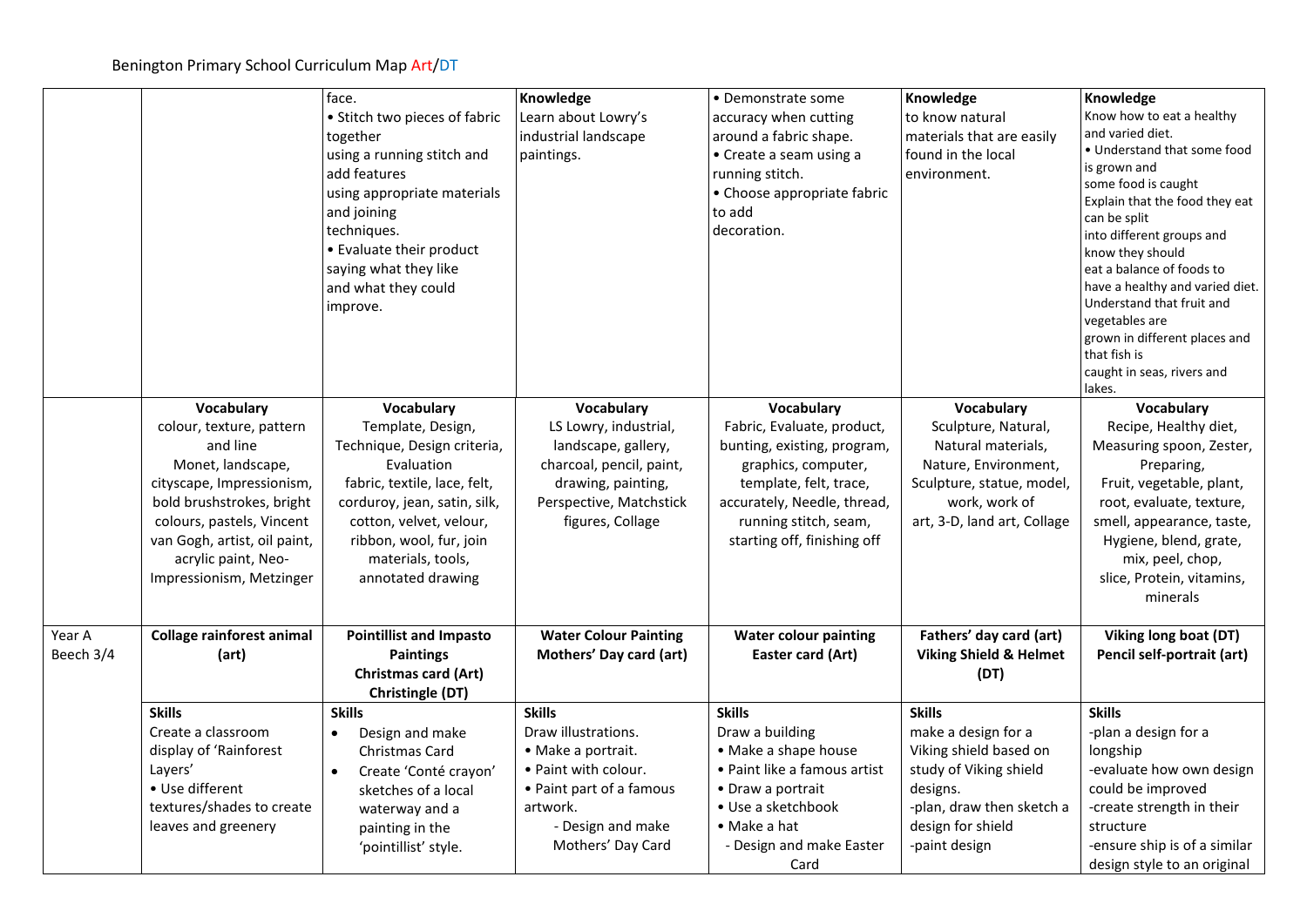| • Use collage and pastels    | $\bullet$<br>Use impasto painting |                             |                            | -Attach design to a card  | -evaluate through         |
|------------------------------|-----------------------------------|-----------------------------|----------------------------|---------------------------|---------------------------|
| to create rainforest         | to recreate one of                |                             |                            | circle and make a handle. | discussion how own        |
| animals                      | Berthe Morisot's coast            |                             |                            | -Measure head and make    | design could be more      |
| • Develop art techniques,    | paintings.                        |                             |                            | cardboard helmet to fit   | successful                |
| including use of             | make a Christingle<br>$\bullet$   |                             |                            | using templates.          | -experiment with          |
| materials, with creativity,  |                                   |                             |                            | -paint helmet             | different drawing         |
| experimentation and an       |                                   |                             |                            | -Design and make          | materials and techniques  |
| increasing awareness of      |                                   |                             |                            | Fathers' Day Card         | to create an image which  |
| different kinds of art.      |                                   |                             |                            |                           | is in proportion          |
|                              |                                   |                             |                            |                           | -enhance drawing with     |
|                              |                                   |                             |                            |                           | shades, tones             |
|                              |                                   |                             |                            |                           | -begin to show an         |
|                              |                                   |                             |                            |                           | awareness of how light    |
|                              |                                   |                             |                            |                           | and shadow affects the    |
|                              |                                   |                             |                            |                           | subject.                  |
|                              |                                   |                             |                            |                           | -develop their drawing    |
|                              |                                   |                             |                            |                           | technique.                |
|                              |                                   |                             |                            |                           | -make a close             |
|                              |                                   |                             |                            |                           | observational drawing     |
|                              |                                   |                             |                            |                           | using mirrors             |
|                              |                                   |                             |                            |                           |                           |
|                              | Knowledge                         | Knowledge                   | Knowledge                  | Knowledge                 | Knowledge                 |
|                              | Learn about Christingle           | Know about the artist       | • Learn information about  | Learn about Viking        | To learn about the design |
|                              | Tradition                         | Thomas Gainsborough         | the artist Anselm Kiefer   | shields                   | and build of the Viking   |
|                              | Learn about Berthe<br>$\bullet$   | Know about the artist Sonia | • Learn information about  |                           | longship.                 |
|                              | Morisot                           | Boyce.                      | the artist Michelangelo    |                           |                           |
|                              |                                   | • Know about the artist     | • Learn information about  |                           |                           |
|                              |                                   | Howard Hodgkin.             | the architect Le Corbusier |                           |                           |
|                              |                                   | • Know about the artist     | • Learn information about  |                           |                           |
|                              |                                   | Anish Kapoor.               | the artist Rembrandt       |                           |                           |
|                              |                                   | • Know about the artist     | • Learn information about  |                           |                           |
|                              |                                   | Lucien Freud.               | the designer Coco Chanel   |                           |                           |
|                              |                                   | • Know about the artist     | • Learn information about  |                           |                           |
|                              |                                   | Paula Rego.                 | the artist Salvador Dali   |                           |                           |
| Vocabulary                   | Vocabulary                        | Vocabulary                  | <b>Vocabulary</b>          | Vocabulary                | Vocabulary                |
| Texture                      | 'pointillist' style               | Artist                      | Artist                     | Attach                    | Observational drawing     |
| Shade                        | Christingle                       | illustration                | Architect                  | Template                  | Proportion                |
| Collage                      |                                   |                             | Portrait                   | Design                    | Techniques                |
| Pastel                       |                                   |                             | famous                     | measure                   | Enhance                   |
| Technique<br>Experimentation |                                   |                             |                            |                           | Awareness<br>Image        |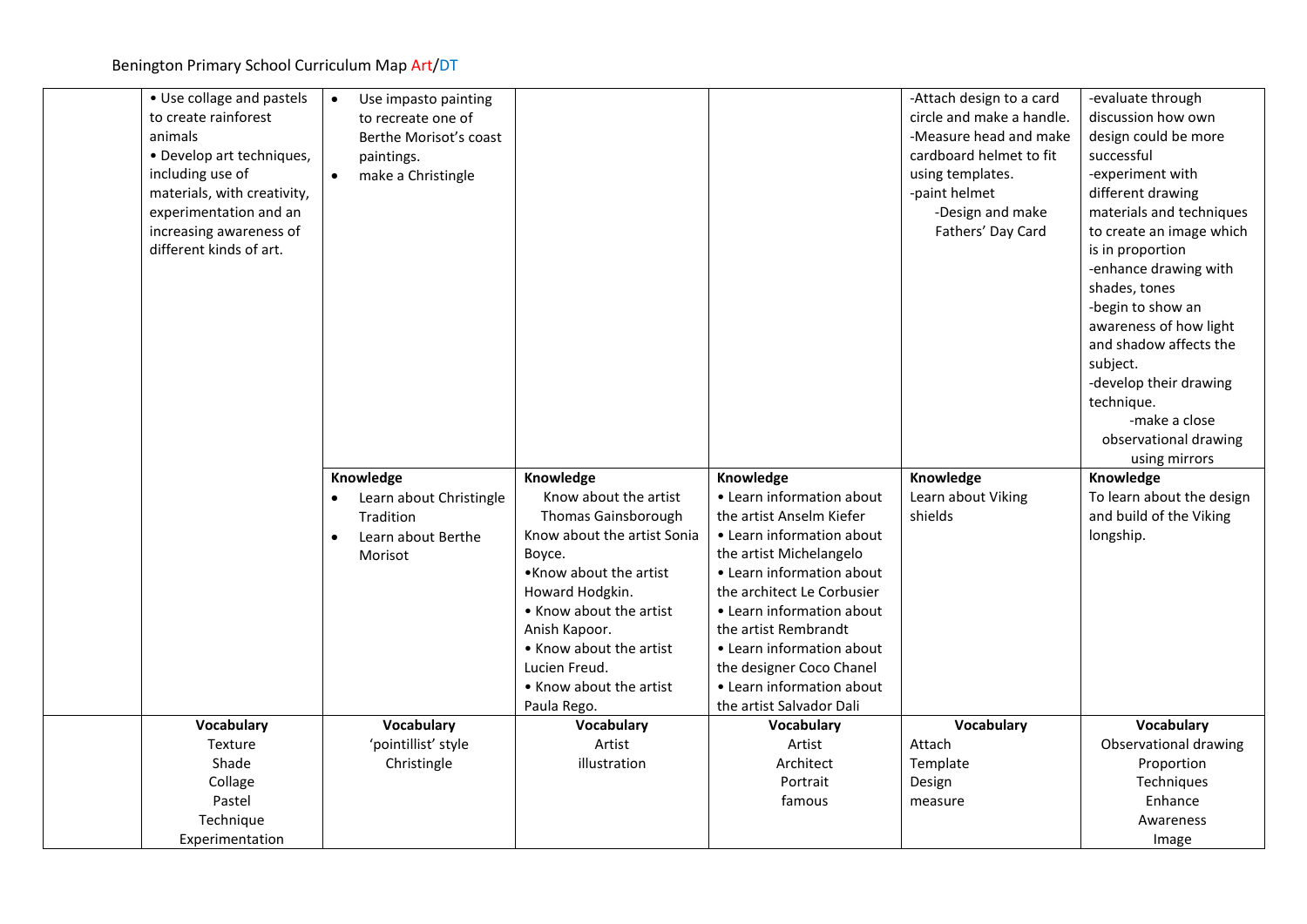| Year B    | <b>Chalk cave drawings</b> | Clay scarab (DT)             | Roman mosaic (DT)                                   | <b>Acrylic painting</b>                       | Water colour portrait    | <b>Mixed media flag</b>     |
|-----------|----------------------------|------------------------------|-----------------------------------------------------|-----------------------------------------------|--------------------------|-----------------------------|
| Beech 3/4 | (art)/clay sculptures(DT)  | Christmas card (art)         | Mother's day card (art)                             | Easter card (art)                             | Father's day card (art)  | Pencil self-portrait (art)  |
|           |                            |                              |                                                     |                                               |                          |                             |
|           | <b>Skills</b>              | <b>Skills</b>                | <b>Skills</b>                                       | <b>Skills</b>                                 | <b>Skills</b>            | <b>Skills</b>               |
|           | Be able to put the date    | Improve their mastery of     | • Explore ideas to improve                          | mix colours, tints and                        | Produce an observational | experiment with different   |
|           | artworks were made in      | art and design techniques,   | mastery of art and design                           | shades.                                       | drawing.                 | textures, man-made and      |
|           | chronological order        | including drawing, painting, | techniques (printing).                              |                                               | · Make a maquette.       | natural                     |
|           | -Discuss the nature of art | and sculpture.               | . Begin to evaluate and                             | -use colours to paint a                       | • Show shapes and        | -use different textures to  |
|           | -To make ice age           | • Use a range of equipment   | analyse their work.                                 | circles painting.                             | colours.                 | create specific effects.    |
|           | (palaeolithic) cave        | to perform practical tasks.  |                                                     |                                               | • Draw a person in pen.  | -make a collage picture of  |
|           | paintings                  | •Use a range of materials.   |                                                     |                                               | · Use a sketchbook.      | a flag that can be          |
|           | -To make an ice age        |                              |                                                     |                                               | • Make clothes out of    | explored by touch           |
|           | sculpture or bullroarer    |                              |                                                     |                                               | paper.                   | -experiment with            |
|           |                            |                              |                                                     |                                               | • Draw a body in         | different drawing           |
|           |                            |                              |                                                     |                                               | charcoal.                | materials and techniques    |
|           |                            |                              |                                                     |                                               | • Make a 3D model.       | to create an image which    |
|           | Knowledge                  |                              | Knowledge                                           | Knowledge                                     | Knowledge                | is in proportion            |
|           | Explain how art changed    |                              | Understand the historical                           | Know an interesting fact                      | Recall facts about the   | -enhance drawing with       |
|           | over time in prehistory    |                              | and cultural development                            | about Wassily Kandinsky.                      | artist Julian Opie.      | shades, tones               |
|           |                            |                              | of art forms (mosaics).                             | Know about one of                             | • Recall facts about the | -begin to show an           |
|           |                            |                              |                                                     | Kandinsky's paintings.                        | artist Henry Moore.      | awareness of how light      |
|           |                            |                              |                                                     |                                               | • Recall facts about the | and shadow affects the      |
|           |                            |                              |                                                     |                                               | artist Giacometti.       | subject.                    |
|           |                            |                              |                                                     |                                               | • Recall facts about the | -develop their drawing      |
|           |                            |                              |                                                     |                                               | designer Vivienne        | technique.                  |
|           |                            |                              |                                                     |                                               | Westwood.                | -make a close               |
|           |                            |                              |                                                     |                                               |                          | observational drawing       |
|           |                            |                              |                                                     |                                               |                          | using mirrors.              |
|           | Vocabulary                 | <b>Vocabulary</b>            | <b>Vocabulary</b>                                   | Vocabulary                                    | Vocabulary               | Vocabulary                  |
|           | (palaeolithic) cave        | Mastery                      | cultural development of art                         | Mix                                           | observational drawing.   | Experiment                  |
|           | paintings                  | Technique                    | forms (mosaics).                                    | Colour                                        | Maguette                 | Texture                     |
|           | Chronological              | Sculpture                    | Technique                                           | Tint                                          | Observational            | Specific effect             |
|           | prehistory                 | Drawing painting             | Printing                                            | shade                                         | Artist                   | Collage                     |
|           |                            |                              | Evaluate                                            | Technique                                     | Designer                 | Enhance                     |
|           |                            |                              | Analyse                                             |                                               | 3D model                 | Shade                       |
|           |                            |                              |                                                     |                                               |                          | Technique                   |
|           |                            |                              |                                                     |                                               |                          | Observational               |
|           |                            |                              |                                                     |                                               |                          | tone                        |
| Year A    | Making a diorama (DT)      | <b>Printing cameos</b>       | Mother's day card                                   | <b>Easter card</b>                            | Self portrait            | Water colour painting (art) |
| Oak 5/6   | <b>Tudor art</b>           | <b>Christmas card (art)</b>  | <b>Wax resist printing Potato</b><br>printing (art) | <b>Scaling pictures</b><br>Film posters (art) | Father's day card (art)  |                             |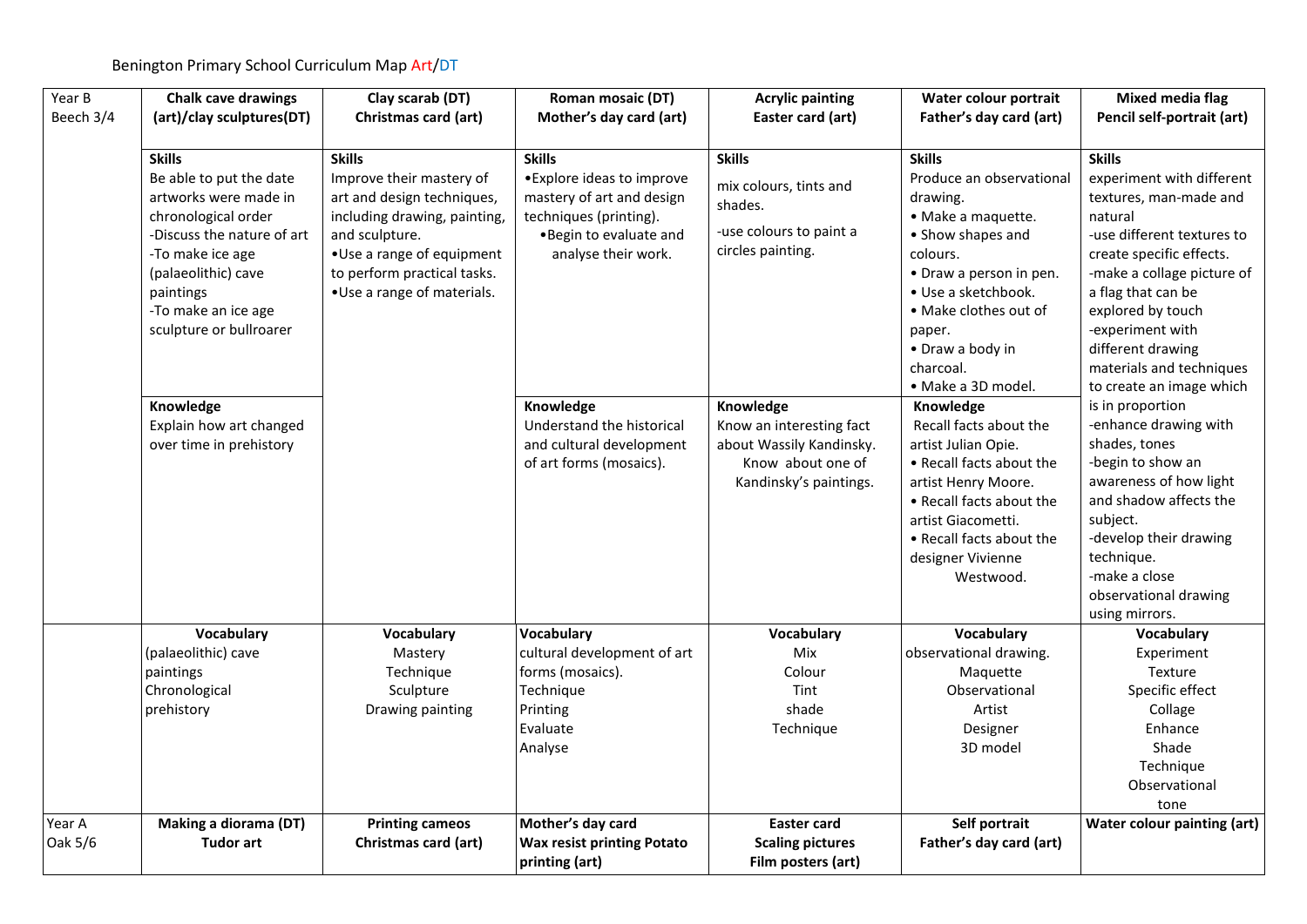|         | <b>Skills</b>                                                            | <b>Skills</b>                                                                  | <b>Skills</b>                                                                                                | <b>Skills</b>                               | <b>Skills</b>                                                 | <b>Skills</b>                                                             |
|---------|--------------------------------------------------------------------------|--------------------------------------------------------------------------------|--------------------------------------------------------------------------------------------------------------|---------------------------------------------|---------------------------------------------------------------|---------------------------------------------------------------------------|
|         | To represent the same                                                    | To draw with control and                                                       | Produce creative work,                                                                                       | To draw with accuracy                       | Produce creative work,                                        | To mix colours accurately                                                 |
|         | image in different ways:                                                 | accuracy                                                                       | exploring their ideas and                                                                                    | To use a range of pencils to                | exploring their ideas and                                     | To match colours to an                                                    |
|         | using a picture of William                                               | To work in the style of                                                        | recording their experiences                                                                                  | create light and shade.                     | recording their                                               | original.                                                                 |
|         | Shakespeare, represent it                                                | William Morris in drawing.                                                     | Become proficient in drawing To use the technique for                                                        |                                             | experiences                                                   | Design their own way to                                                   |
|         | in charcoal, pencil, pastel                                              | To explore how to create a                                                     | and painting and work with a scaling up images.                                                              |                                             | Become proficient in                                          | represent the painting                                                    |
|         | and paint and evaluate the<br>different effects.<br>To create anamorphic | print block and to build up a<br>multi-layered print over<br>several sessions. | range of materials<br>Evaluate and analyse creative illusion of movement with<br>works using the language of | To learn how to create the<br>still images. | drawing and painting and<br>work with a range of<br>materials | using different media.<br>Evaluate the success of<br>their representation |
|         | images using different                                                   |                                                                                | art                                                                                                          |                                             | Evaluate and analyse                                          | against the effect that they                                              |
|         | techniques.                                                              |                                                                                | To compare different styles                                                                                  |                                             | creative works using the                                      | were trying to achieve.                                                   |
|         | To design and create a 3d<br>diorama using different                     |                                                                                | of printing.                                                                                                 |                                             | language of art                                               |                                                                           |
|         | materials.                                                               |                                                                                |                                                                                                              |                                             |                                                               |                                                                           |
|         | Knowledge<br>To explore the work of                                      | Knowledge                                                                      | Knowledge                                                                                                    | Knowledge<br>To understand the              | Knowledge                                                     | Knowledge<br>To explore the different                                     |
|         | significant artists from                                                 | To study significant artists<br>from the past                                  | Know about great artists,<br>craft makers and designers,                                                     | importance of design and                    | Know about great artists,<br>craft makers and                 | techniques of watercolour                                                 |
|         | history: An in depth study                                               | To explore the work of                                                         | and understand the historical                                                                                | how it is used in film and                  | designers, and understand                                     | by working on wet and dry                                                 |
|         | of the Ambassadors by                                                    | William Morris and to                                                          | and cultural development of                                                                                  | theatre                                     | the historical and cultural                                   | paper.                                                                    |
|         | Hans Holbein                                                             | understand his style and                                                       | their art forms.                                                                                             |                                             | development of their art                                      | Explore the great wave by                                                 |
|         | To understand symbolism                                                  | motivation.                                                                    | To understand how a                                                                                          |                                             | forms.                                                        | Hokasai and how his work                                                  |
|         | and messages in art                                                      | To understand the cameo                                                        | drawing can be turned into a                                                                                 |                                             | Explore the work of: Van                                      | has been copied                                                           |
|         |                                                                          | and how it is created.                                                         | representational design.                                                                                     |                                             | Gogh, Picasso, Andy                                           |                                                                           |
|         |                                                                          | To explore the use of                                                          | To understand the theory                                                                                     |                                             | Warhol, Gloria Steinhem,                                      |                                                                           |
|         |                                                                          | silhouette in art.                                                             | behind wax resist art.                                                                                       |                                             | Lucien Freud.                                                 |                                                                           |
|         |                                                                          | To learn about designers in                                                    |                                                                                                              |                                             |                                                               |                                                                           |
|         |                                                                          | history                                                                        |                                                                                                              |                                             |                                                               |                                                                           |
|         | Vocabulary                                                               | Vocabulary                                                                     | Vocabulary                                                                                                   | Vocabulary                                  | Vocabulary                                                    | Vocabulary                                                                |
|         | Image                                                                    | Control                                                                        | Proficient                                                                                                   | Design                                      | Evaluate and analyse                                          | Mix                                                                       |
|         | Represent                                                                | Accuracy                                                                       | Evaluate                                                                                                     | Accuracy                                    | historical and cultural                                       | Match                                                                     |
|         | anamorphic images                                                        | Print block                                                                    | Analyse                                                                                                      | Scaling up images                           | development                                                   | Design                                                                    |
|         | significant artist                                                       | Multi-layered                                                                  | Craft maker                                                                                                  | illusion of movement                        |                                                               | Media                                                                     |
|         | symbolism                                                                | Cameo                                                                          | historical and cultural                                                                                      |                                             |                                                               | Evaluate                                                                  |
|         |                                                                          | Silhouette                                                                     | development                                                                                                  |                                             |                                                               | technique                                                                 |
|         |                                                                          | designer                                                                       | representational design.                                                                                     |                                             |                                                               |                                                                           |
|         |                                                                          |                                                                                | wax resist art                                                                                               |                                             |                                                               |                                                                           |
| Year B  | The impressionists                                                       | <b>Making recycled paper</b>                                                   | Chalk and charcoal drawing                                                                                   | Modern art Graffiti art (art)               | Shelter design and                                            | Greek still life (art) and                                                |
| Oak 5/6 | (paint and collage) Art                                                  | (DT)Recycled fashion art                                                       | (art) Papier mache (DT)                                                                                      | <b>Making cams in moving</b>                | building (DT)                                                 | painting Greek pottery art                                                |
|         |                                                                          | (DT) Stained glass windows                                                     |                                                                                                              | models (DT)                                 |                                                               | Clay pots (DT)                                                            |
|         |                                                                          | (art)                                                                          |                                                                                                              |                                             |                                                               |                                                                           |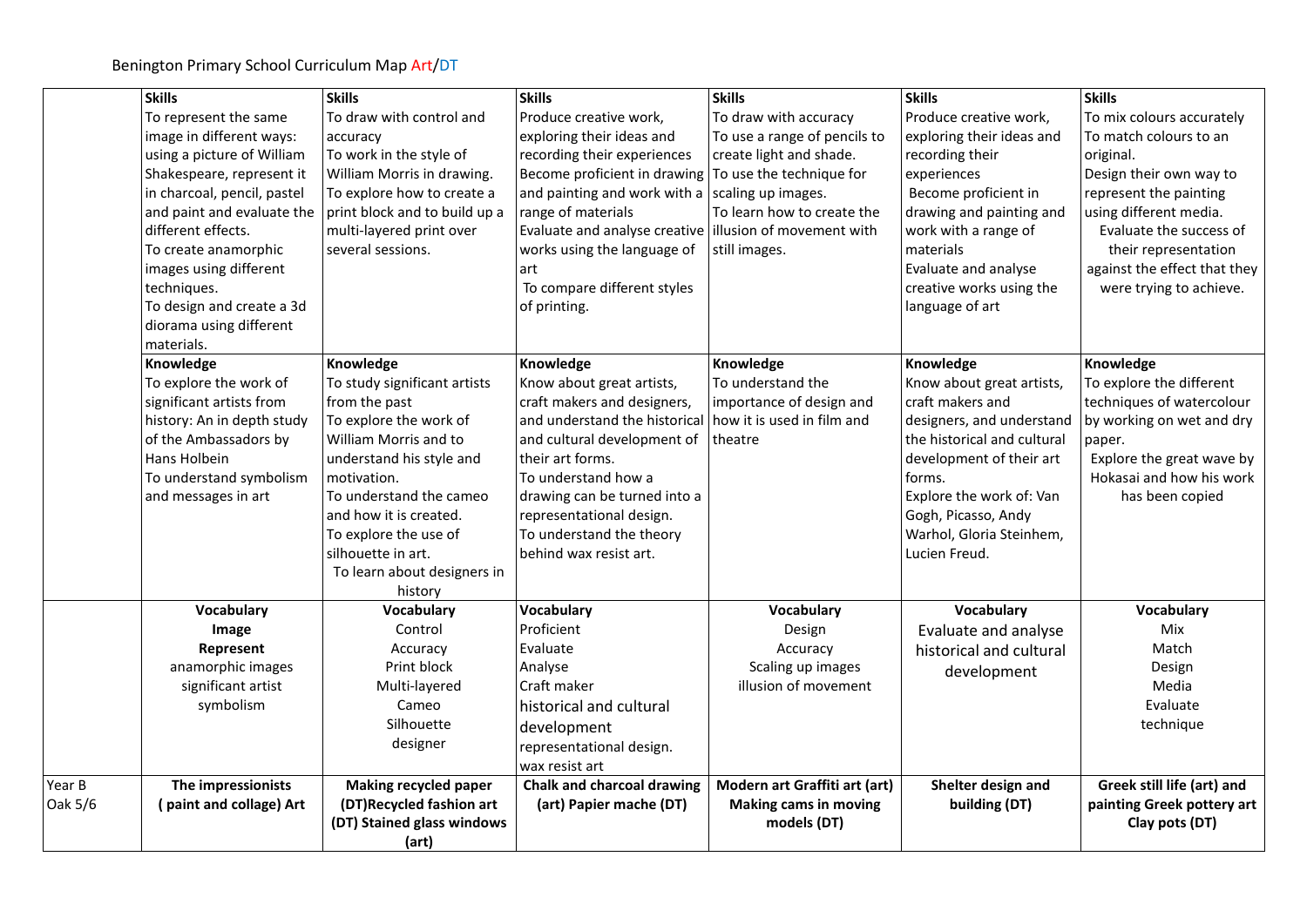| <b>Skills</b>               | <b>Skills</b>                 | <b>Skills</b>                 | <b>Skills</b>              | <b>Skills</b>                | <b>Skills</b>                 |
|-----------------------------|-------------------------------|-------------------------------|----------------------------|------------------------------|-------------------------------|
| To explore creating effects | To design a product made      | To improve their mastery of   | To explore and evaluate    | To evaluate simple           | To represent objects          |
| using different media.      | from recycled materials       | art and design techniques.    | modern art and what it     | shelters made by people in   | realistically in paint and    |
| Investigate combining       | Use a range of materials to   | To explore and compare        | means.                     | the past.                    | pastels.                      |
| materials.                  | create new products.          | using chalk on black paper    | To reproduce work in the   | To discuss features of       | To make a sketch drawing      |
|                             | To consider how to join and   | and charcoal on white paper   | style of: Keith Haring and | effective design related to  | first                         |
|                             | combine materials.            | To use water colour paint     | Banksy                     | the purpose of the shelter.  | To mix colours accurately     |
|                             | To consider the function of   | effectively to represent the  |                            | To make 2d annotated         | To use the medium of clay     |
|                             | the object as well as its     | planets.                      | To understand how a simple | designs.                     | to create a pot.              |
|                             | appearance.                   | To explore different art      | cam works                  | To construct small scale     | To join sections of clay      |
|                             | To evaluate the effectiveness | techniques for creating the   | To construct a simple      | models.                      | using slip.                   |
|                             | of the design                 | representation of a nebula in | working cam                | To build full sized models   | To apply paint to a clay      |
|                             | To explore how different      | art.                          |                            | using plans.                 | surface.                      |
|                             | colours can be merged to      |                               |                            | To evaluate the              | To explore the different      |
|                             | create new effects            |                               |                            | effectiveness of their       | shapes that can be            |
|                             |                               |                               |                            | design                       | achieved using clay           |
| Knowledge                   | Knowledge                     | Knowledge                     | Knowledge                  | Knowledge                    | Knowledge                     |
| To understand the term      | To consider the properties of | To understand how to build    | Respond to modern art and  | To learn about architects    | To understand that still life |
| impressionist and be able   | different materials to do a   | up papier mache to create a   | what they like and dislike | in history and to be able to | was a particular art form     |
| to recognise the            | job.                          | 3d model of a planet.         | about it.                  | discuss their designs and    | popular in the past and       |
| impressionist style.        |                               |                               |                            | compare them to works of     | that objects were chosen to   |
| To become familiar with     |                               |                               |                            | other well known             | signify something.            |
| famous artists and their    |                               |                               |                            | architects.                  | To be able to "read" a still  |
| techniques.                 |                               |                               |                            |                              | life and explain what it      |
|                             |                               |                               |                            |                              | indicates.                    |
|                             |                               |                               |                            |                              | To understand how clay        |
|                             |                               |                               |                            |                              | can be shaped and             |
|                             |                               |                               |                            |                              | designed to make a useful     |
|                             |                               |                               |                            |                              |                               |
|                             |                               |                               |                            |                              | artefact.                     |
|                             |                               |                               |                            |                              | To consider how decorating    |
|                             |                               |                               |                            |                              | the pot can make it more      |